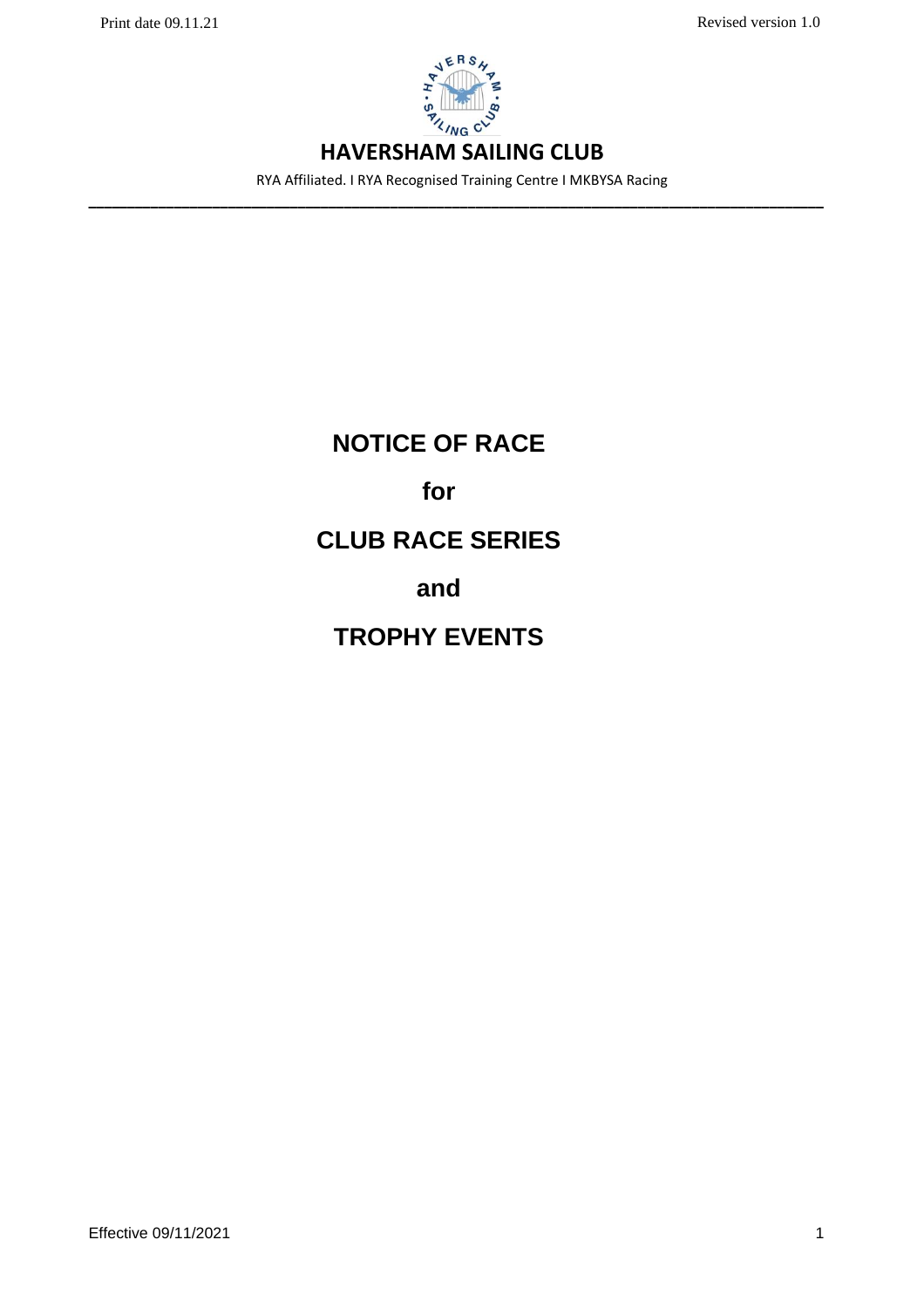

RYA Affiliated. I RYA Recognised Training Centre I MKBYSA Racing **–––––––––––––––––––––––––––––––––––––––––––––––––––––––––––––––––––––––––––––––––––––––––––––––**

# **1. Definitions**

# **1.1. Fast Handicap Fleet**

Boats racing in a Fast Handicap Series that have a PY equal to or lower than a ILCA7 (Laser full rig). (Current PY 1100)

# **1.2. Slow Handicap Fleet**

Boats racing in a Slow Handicap Series that have a PY higher than a ILCA7 (Laser full rig). (1101 and above)

# **1.3. Helm / Boat**

- 1.3.1. In a series, each boat will be counted as a different entry, unless the helm sails the same class of boat. Club boats used by different helms will be classed as a separate entry.
- 1.3.2. A boat with a choice of rig (e.g. a Laser) is counted as a separate class, except that a boat sailing with a smaller rig may be scored as the faster boat if it has been signed on as such.

### **1.4. Handicap System**

- 1.4.1. The Portsmouth Yardstick, as notified by the RYA, or official club numbers are used to determine corrected time.
- 1.4.2. The Committee reserves the right to use CNs (Club Numbers) as allowed by the Portsmouth Yardstick Scheme.
- 1.4.3. Handicap numbers in use are displayed on the official club notice board, which is located in the corridor outside the changing rooms.
- 1.4.4. Personal handicapping systems may be introduced for future series.
- 1.4.5. To this end, lap times are to be recorded for all handicap and class racing.
- 1.4.6. Average Lap Racing will be used for all club racing (even if in the same Class), except for pursuit races.
- 1.4.7. Race durations shall be as defined in sections 5, 6 and 7..

# **2. RYA Racing Charter**

Competitors should note that Haversham Sailing Club implements the RYA Racing Charter and that they will be required to undertake to sail in compliance with the Charter, which can be found at the front of the RYA version of the Racing Rules of Sailing and on the official club notice board.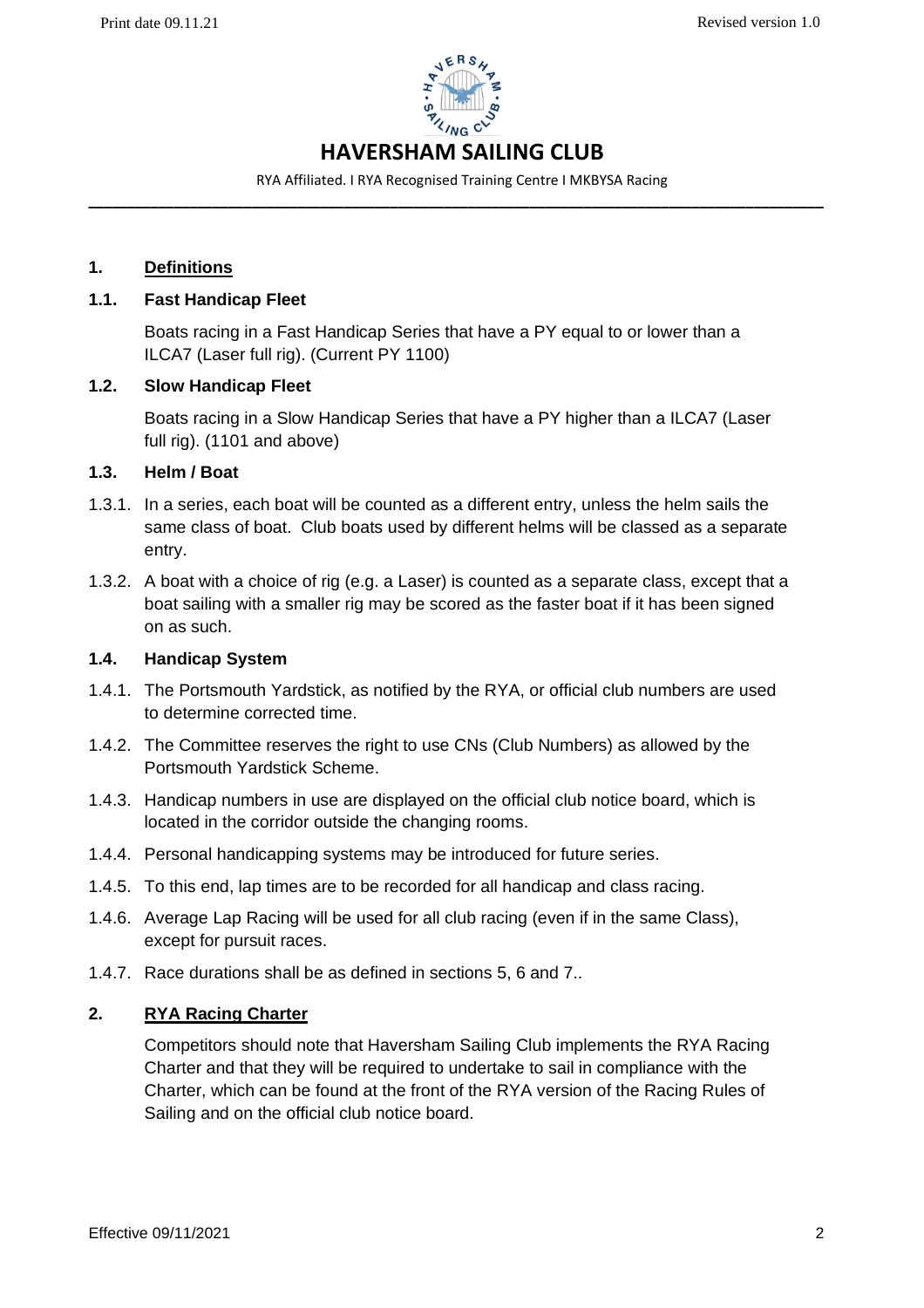

RYA Affiliated. I RYA Recognised Training Centre I MKBYSA Racing **–––––––––––––––––––––––––––––––––––––––––––––––––––––––––––––––––––––––––––––––––––––––––––––––**

# **3. Scoring System**

# **3.1. Abbreviations**

| <b>DNC</b> | Did not start; did not come to the starting area (see 11.12 HSC SI) |
|------------|---------------------------------------------------------------------|
| <b>DNS</b> | Did not start (other than DNC and OCS)                              |
| <b>OCS</b> | Did not start; on course side of starting line.                     |
| <b>DNF</b> | Did not finish.                                                     |
| <b>RET</b> | Retired.                                                            |
| <b>DSQ</b> | Disqualification                                                    |
| <b>NSC</b> | Did not sail the course                                             |
| <b>DNE</b> | Disqualification that is not excludable.                            |
| <b>RDG</b> | Redress given                                                       |
| <b>OOD</b> | Race Officer (and Assistant Race Officer)                           |
| <b>SBC</b> | <b>Safety Boat Crew</b>                                             |
| <b>MKC</b> | MK Cup and other absences authorised by the committee.              |
| <b>SUP</b> | <b>Bar and Galley Duty</b>                                          |
|            |                                                                     |

### **3.2. Points**

- 3.2.1. Points will be scored as detailed in the Sailing Instructions.
- 3.2.2. Unless stated otherwise the number of discards allowed will be half the number of races sailed (rounded up) less one.
- 3.2.3. Except as detailed in 3.2.4 below, a helm must have competed in half the number of races sailed (rounded down) plus one to qualify for a series, as follows:-

| No. of Races 1, 2, 3, 4, 5, 6, 7, 8, 9, 10, 11, 12 |  |  |  |  |  |                                    |  |
|----------------------------------------------------|--|--|--|--|--|------------------------------------|--|
| Discards 0, 0, 1, 1, 2, 2, 3, 3, 4, 4, 5, 5        |  |  |  |  |  |                                    |  |
| To Qualify                                         |  |  |  |  |  | 1, 2, 2, 3, 3, 4, 4, 5, 5, 6, 6, 7 |  |

3.2.4. In the long series '(i.e.- the Dennis Cooke, Civil Service Cup, Early Risers', Ice Maiden, Winter Willie, Weatherhead, Frostbite, Icicle, Frostbite and Ladies 'Series), a helm must have competed in one third of the number of races sailed (rounded down) plus one to qualify for a series, as follows:-

| No. of Races 13, 14, 15, 16, 17, 18, 19, 20, 21, 22, 23, 24 |  |  |  |  |  |                                    |  |
|-------------------------------------------------------------|--|--|--|--|--|------------------------------------|--|
| Discards 6, 6, 7, 7, 8, 8, 9, 9, 10, 10, 11, 11             |  |  |  |  |  |                                    |  |
| To Qualify                                                  |  |  |  |  |  | 5, 5, 6, 6, 6, 7, 7, 7, 8, 8, 8, 9 |  |

- 3.2.5. The qualification rules will not be applied until the end of the Series.
- 3.2.6. In a Series covering more than two days, the OODs, SBCs, SUPs and MKCs will be given the average score of all non-discarded races sailed by them (other than DNCs) in the series. This will only apply to one boat / helm combination.
- 3.2.7. Except as detailed in 3.2.8 below, a helm may not take more than two average point scores in a series.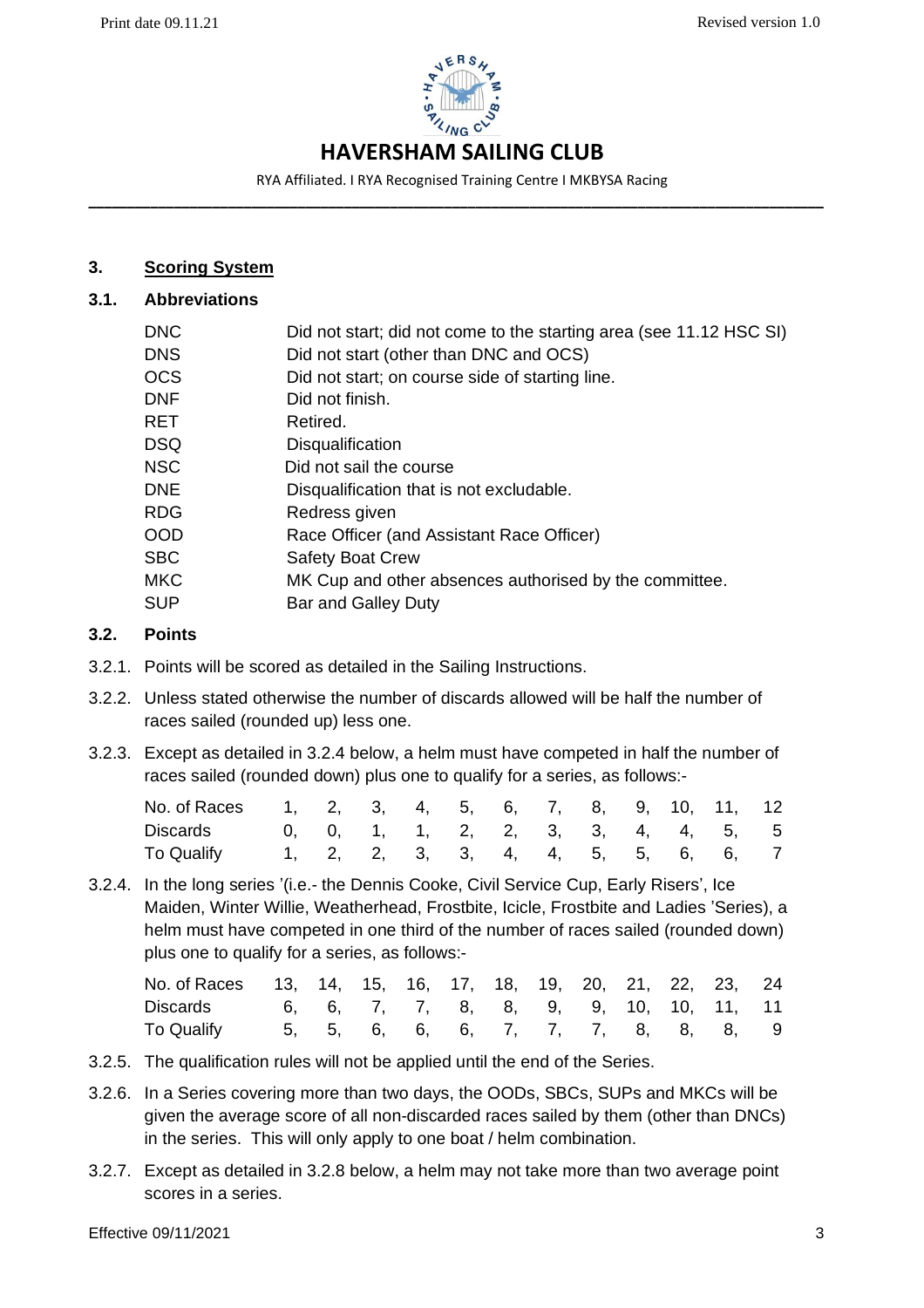

RYA Affiliated. I RYA Recognised Training Centre I MKBYSA Racing **–––––––––––––––––––––––––––––––––––––––––––––––––––––––––––––––––––––––––––––––––––––––––––––––**

- 3.2.8. In the long series '(i.e.- the Dennis Cooke, Civil Service Cup, Early Risers', Ice Maiden, Winter Willie, Weatherhead, Frostbite, Icicle, Frostbite and Ladies 'Series'), a helm may not take more than four average point scores in a series.
- 3.2.9. Helms not "Signing On" may be classified as DNC by the Race Officer.
- 3.2.10. In club and open racing, the Race Officer may class a boat as NSC if it sails an incorrect course.
- 3.2.11. If there is an overall trophy for all classes in a series then there will be a single start.
- 3.2.12. Series Ties will be resolved in accordance with the rules of RRS Appendix A 8.1 and then Appendix A 8.2.
- 3.2.13. Aggregate points are the sum of points for two or more series.

# **4. Types of Race**

# **4.1. Fast/Slow Handicap Fleet Racing**

2 Starts - Fast Handicap Fleet starts first followed by Slow Handicap Fleet.

PN Ratings are used to calculate corrected time.

Corrected time = (Actual Time / (PN / 1000))

Average Lap times will be used for boats not completing the same number of rounds.

With average lap racing being used the start and finish line must be in the same position.

# **4.2. General Handicap Racing**

1 Start, PN Ratings are used to calculate corrected time.

Corrected time = (Actual Time / (PN / 1000))

Average Lap times will be used for boats not completing the same number of rounds.

With average lap racing being used the start and finish line must be in the same position.

#### **4.3. Fleet Racing**

# 4.3.1. General

The helm / boats will be split into Gold / Silver / Bronze Fleets.

Fleet Races shall have two starts: Gold and Silver Fleets together, followed by Bronze Fleet.

### 4.3.2. Allocation to a Fleet

Helms will be allocated to a Fleet in accordance with the qualification rules outlined below and at the discretion of the Sailing Committee.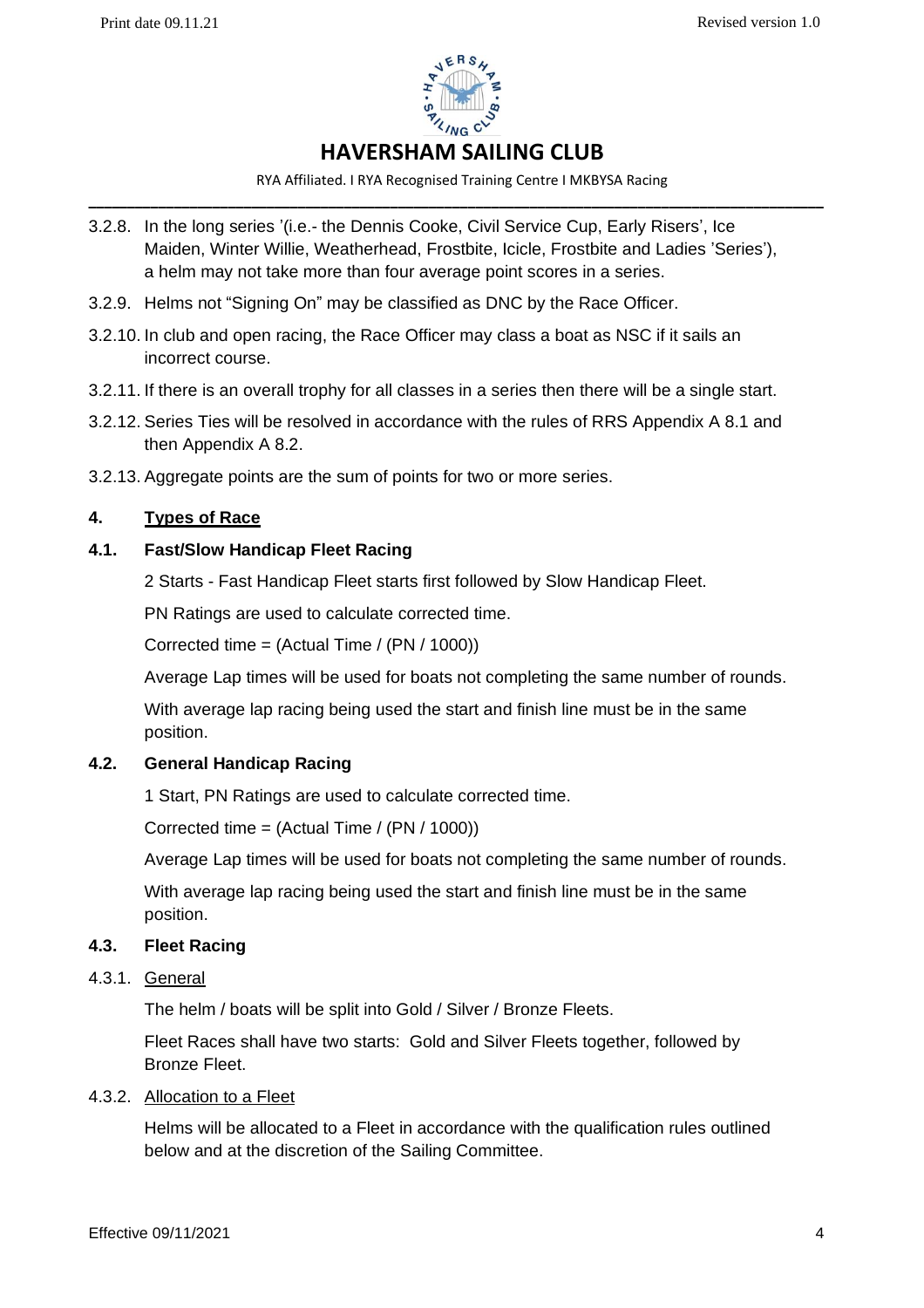

RYA Affiliated. I RYA Recognised Training Centre I MKBYSA Racing **–––––––––––––––––––––––––––––––––––––––––––––––––––––––––––––––––––––––––––––––––––––––––––––––**

New Members and infrequent sailors will be categorised according to their experience at the discretion of the Rear Commodore. Appeals can be made to the Sailing Committee.

# 4.3.3. Bronze Fleet

The Bronze Fleet consists of any helm not having qualified for the Silver or Gold Fleet.

# 4.3.4. Silver Fleet

To qualify for the Silver Fleet, a helm should have been placed first in any Bronze Fleet series.

# 4.3.5. Gold Fleet

To qualify for the Gold Fleet, a helm should have been placed:-

- $\bullet$ 1<sup>st</sup> helm in any Silver Fleet series, or
- 1<sup>st</sup> helm in any pursuit race, or
- 1<sup>st</sup> helm in any one-day non-team event.
- Or at the discretion of the Sailing Committee

# 4.3.6. Fleet Adjustment

Fleet adjustments will be made once a year, prior to the Spring Series.

If, in the three years prior to the Spring Series, a helm has not qualified for a Fleet Racing Series, then that helm may be relegated by one fleet level, i.e.- from Gold to Silver Fleet.

Mid-year promotions will be considered upon request: Such requests are subject to the qualification criteria having been met and may be granted at the discretion of the Rear Commodore.

# **4.4. Pursuit Racing**

The Pursuit Race will be based on the time a Mirror should take to complete the race time. The duration will be between 60 and 120 minutes. Corrected start times for each class will be calculated using the published Haversham Sailing Club Portsmouth Yardstick Handicaps to the nearest 30 seconds, rounded up or down to match the Mirror corrected time as closely as possible.

# **4.5. Match / Team Racing**

This will always use boats of the same Class / Rig.

#### **4.6. Personal Handicaps**

Personal Handicaps can be expressed as a percentage and are calculated from actual performance in handicap races.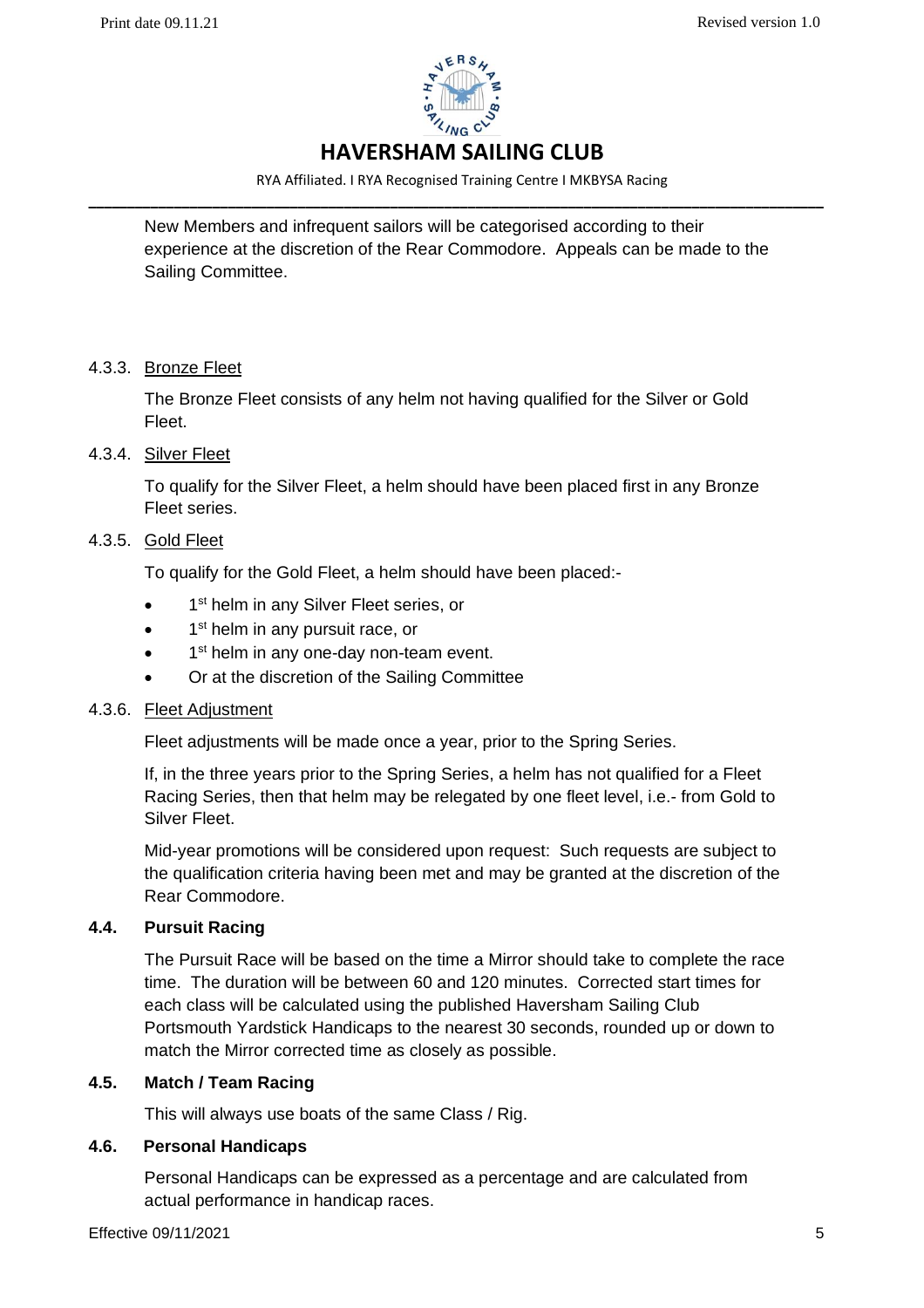

RYA Affiliated. I RYA Recognised Training Centre I MKBYSA Racing **–––––––––––––––––––––––––––––––––––––––––––––––––––––––––––––––––––––––––––––––––––––––––––––––**

Personal Handicaps can be be applied to any boat sailed by that helm.

The mechanism for calculating Personal Handicaps will be published if required.

# **4.7. Prizes**

Prizes will be awarded as follows:-

A 1<sup>st</sup> Position will be awarded if one boat qualifies for a series.

A 2<sup>nd</sup> Position will be awarded if two boats qualify for a series.

A 3<sup>rd</sup> Position will be awarded if three boats qualify for a series.

Additionally, a prize will be awarded to the first-placed qualifying Junior helm (and crew, if applicable) in each of the 10h00 handicap series. A junior is considered to be a person under the age of 19 on 31st August of the current year.

# **5. Outline of Series**

Note that exact series dates are published in the calendar on the Club website ([www.havershamsc.org](http://www.havershamsc.org/)). All times are actual start times and race durations are 60 minutes unless stated otherwise.

| <b>Winter Series</b>       | 2021:<br>Races on Sundays<br>$31st$ October 2021 – 28 <sup>th</sup> December 2021<br>10.00 - General Handicap Race approx. 1 hour long<br>11.30 - Fleet Race approx. 1 hour long. Separate start<br>for Bronze fleet and juniors.<br>13.30 - Fleet Race approx. 1 hour long. Separate start<br>for Bronze fleet and juniors.<br>2022:<br>30th October 2022 - 18th December 2022<br>10.00 – Two 45 minute back-to-back General Handicap<br>races. Second race to start swiftly after the completion<br>of the first.<br>13.00 – Two 45 minute back-to-back Fleet races with a<br>separate start for Bronze fleet and junior sailors.<br>Second race to start swiftly after the completion of the<br>first. |
|----------------------------|-----------------------------------------------------------------------------------------------------------------------------------------------------------------------------------------------------------------------------------------------------------------------------------------------------------------------------------------------------------------------------------------------------------------------------------------------------------------------------------------------------------------------------------------------------------------------------------------------------------------------------------------------------------------------------------------------------------|
| <b>Midwinter</b><br>Series | $2^{nd}$ January 2021 - $20^{th}$ March 2021<br>Races on Sundays<br>10.00 - General Handicap Race approx. 1 hour long<br>11.30 - Fleet Race approx. 1 hour long. Separate start<br>for Bronze fleet and juniors.<br>13.30 - Fleet Race approx. 1 hour long. Separate start<br>for Bronze fleet and juniors.<br>2022:<br>$8^{th}$ January 2022 – $9^{th}$ March 2022                                                                                                                                                                                                                                                                                                                                       |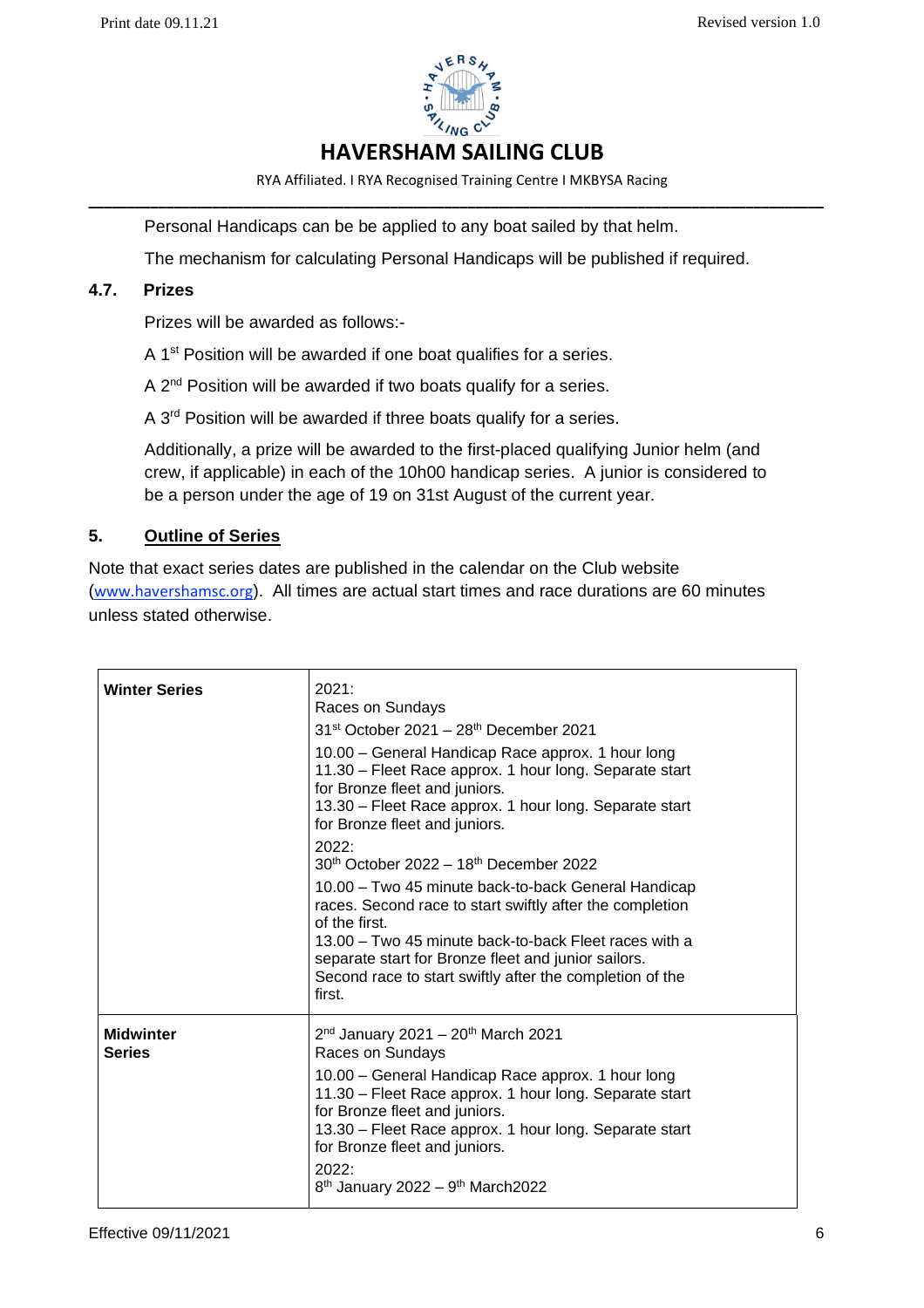

RYA Affiliated. I RYA Recognised Training Centre I MKBYSA Racing

|                                       | 10.00 - Two 45 minute back-to-back General Handicap<br>races. Second race to start swiftly after the completion<br>of the first.<br>13.00 - Two 45 minute back-to-back Fleet races with a<br>separate start for Bronze fleet and junior sailors.<br>Second race to start swiftly after the completion of the<br>first.                                            |
|---------------------------------------|-------------------------------------------------------------------------------------------------------------------------------------------------------------------------------------------------------------------------------------------------------------------------------------------------------------------------------------------------------------------|
| <b>Ice Maiden</b><br><b>Series</b>    | Aggregate Score of the second start in the Winter and<br><b>Midwinter Series'</b><br>The Series is open only to female helms.                                                                                                                                                                                                                                     |
| <b>Winter Willie</b><br><b>Series</b> | Aggregate Score of the second start in the Winter and<br>Midwinter Series' for the Gold Fleet.                                                                                                                                                                                                                                                                    |
| Weatherhead<br><b>Series</b>          | Aggregate Score of both starts in the Winter and<br><b>Midwinter Series'</b><br>The Series is open only to two-handed boats.                                                                                                                                                                                                                                      |
| <b>Eric Hine</b><br><b>Trophy</b>     | Aggregate Score of the second start in the Winter and<br>Midwinter Series for the Bronze Fleet                                                                                                                                                                                                                                                                    |
| <b>Icicle Series</b>                  | Aggregate Score of the 11.30 start in the Winter and<br>Midwinter Series' for 2021<br>Aggregate Score of the second start of the 10.00 back<br>to back races (Previously the 11.30) in the Winter and<br>Midwinter Series' for 2022                                                                                                                               |
| <b>Frostbite</b><br><b>Series</b>     | Aggregate Score of the second start in the Winter and<br>Midwinter Series' for the Silver Fleet                                                                                                                                                                                                                                                                   |
| <b>Spring Series</b>                  | $27th$ March 2022 – 5 <sup>th</sup> June 2022<br>Races on Sundays<br>10.00 - General Handicap Race approx. 1 hour long<br>11.30 - General Handicap Race approx. 1 hour long<br>13.30 - Fleet Race approx. 1 hour long. Separate start<br>for Bronze fleet and juniors.<br>15.00 - Fleet Race approx. 1 hour long. Separate start<br>for Bronze fleet and juniors. |
| <b>Summer</b><br><b>Series</b>        | 12th June 2022 - 21st August 2022<br>Races on Sundays<br>10.00 - General Handicap Race approx. 1 hour long<br>11.30 - General Handicap Race approx. 1 hour long<br>13.30 - Fleet Race approx. 1 hour long. Separate start<br>for Bronze fleet and juniors.<br>15.00 - Fleet Race approx. 1 hour long. Separate start<br>for Bronze fleet and juniors.             |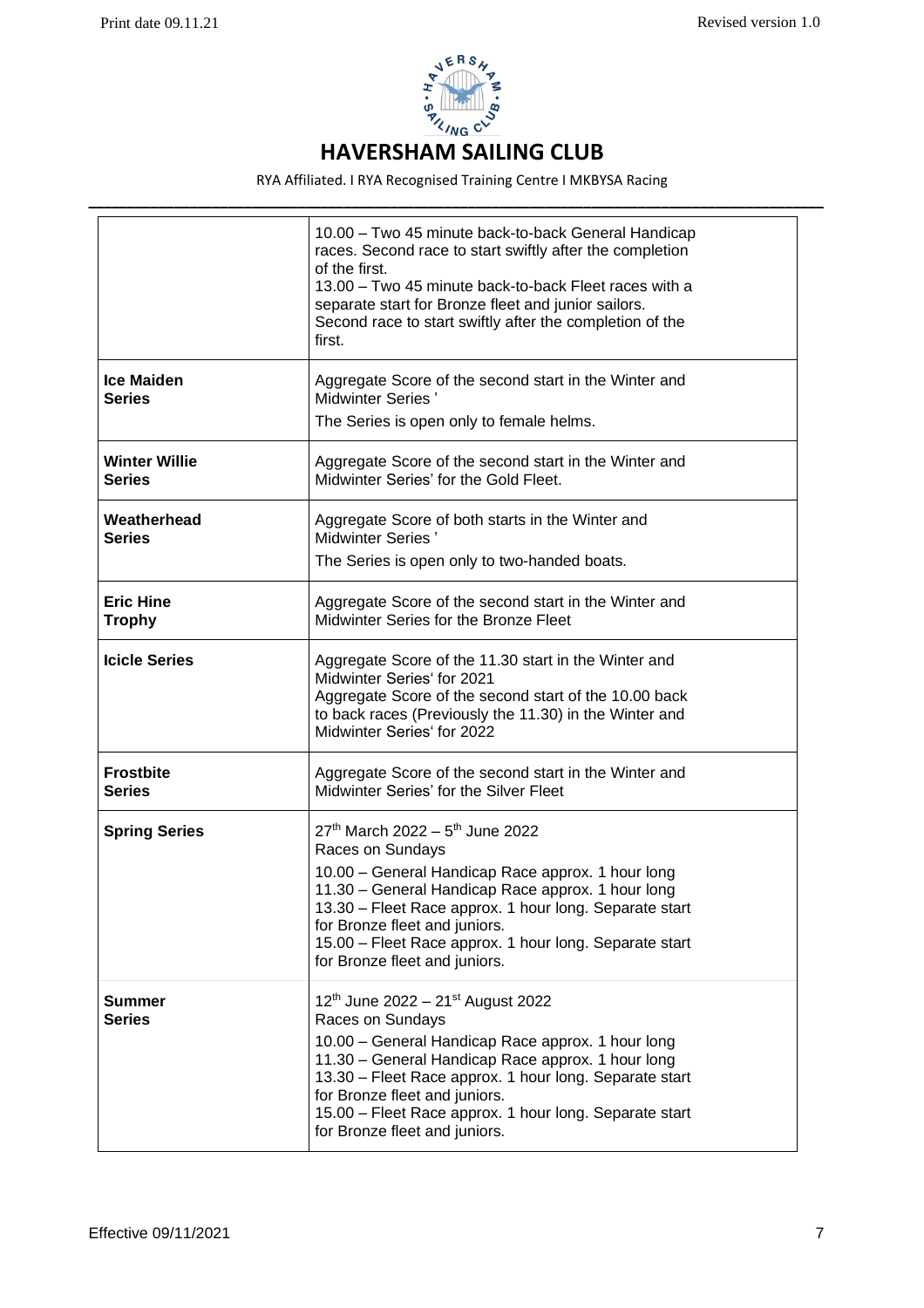

RYA Affiliated. I RYA Recognised Training Centre I MKBYSA Racing **–––––––––––––––––––––––––––––––––––––––––––––––––––––––––––––––––––––––––––––––––––––––––––––––**

| Autumn<br><b>Series</b>                          | 28 <sup>th</sup> August 2022 - 23 <sup>rd</sup> October 2022<br>Races on Sundays excluding 6th November 2022<br>10.00 - General Handicap Race approx. 1 hour long<br>11.30 - General Handicap Race approx. 1 hour long<br>13.30 - Fleet Race approx. 1 hour long. Separate start<br>for Bronze fleet and juniors.<br>15.00 - Fleet Race approx. 1 hour long. Separate start<br>for Bronze fleet and juniors. |
|--------------------------------------------------|--------------------------------------------------------------------------------------------------------------------------------------------------------------------------------------------------------------------------------------------------------------------------------------------------------------------------------------------------------------------------------------------------------------|
|                                                  | Note that 10h00 Series Class Racing will also be held on the dates of the ARC Bowl                                                                                                                                                                                                                                                                                                                           |
| Ladies'Hot<br><b>Series</b>                      | Aggregate Score of the 11h30 start in the<br>Spring/Summer and Autumn Series'<br>The Series is open only to female helms. The winner<br>will be awarded the Ladies 'Hot Series Trophy, donated<br>by Alakazam Ltd                                                                                                                                                                                            |
| <b>Spring</b><br><b>Evening</b><br><b>Series</b> | Races on Wednesday evenings.<br>30th March 2022 - 18th May 2022<br>One Fleet Race with a separate start for Bronze and<br>Junior sailors.<br>Races in March and April start at 18.30<br>Races in May start at 19.00                                                                                                                                                                                          |
| <b>Summer</b><br><b>Evening</b><br><b>Series</b> | Races on Wednesday evenings.<br>25 <sup>th</sup> May 2022 - 13 <sup>th</sup> July 2022<br>19.00 - One Fleet Race with a separate start for Bronze<br>and Junior sailors.                                                                                                                                                                                                                                     |
| <b>Twilight</b><br><b>Series</b>                 | Races on Wednesday evenings.<br>$20^{th}$ July 2022 - $7^{th}$ September 2022<br>One Fleet Race with a separate start for Bronze and<br>Junior sailors.<br>Races in July and August start at 19.00<br>Races in September start at 18.30                                                                                                                                                                      |
| <b>Civil Service</b><br>Cup                      | The Civil Service Cup is awarded to the helm placed<br>first in the Silver Fleet on the aggregate score of the<br>Spring and Summer Evenings and Twilight Series.                                                                                                                                                                                                                                            |
| <b>Dennis Cooke</b><br><b>Trophy</b>             | The Dennis Cooke Trophy is awarded to the helm<br>placed first in the Bronze Fleet on the aggregate score<br>of the Spring and Summer Evenings and Twilight<br>Series.                                                                                                                                                                                                                                       |
| <b>Buccaneers'</b><br>Racing                     | Held from April to mid September<br>Race starting 18.30 except September races starting at<br>18.00<br>Racing is open only to helms aged under-19 on the 31 <sup>st</sup><br>August of the current year.                                                                                                                                                                                                     |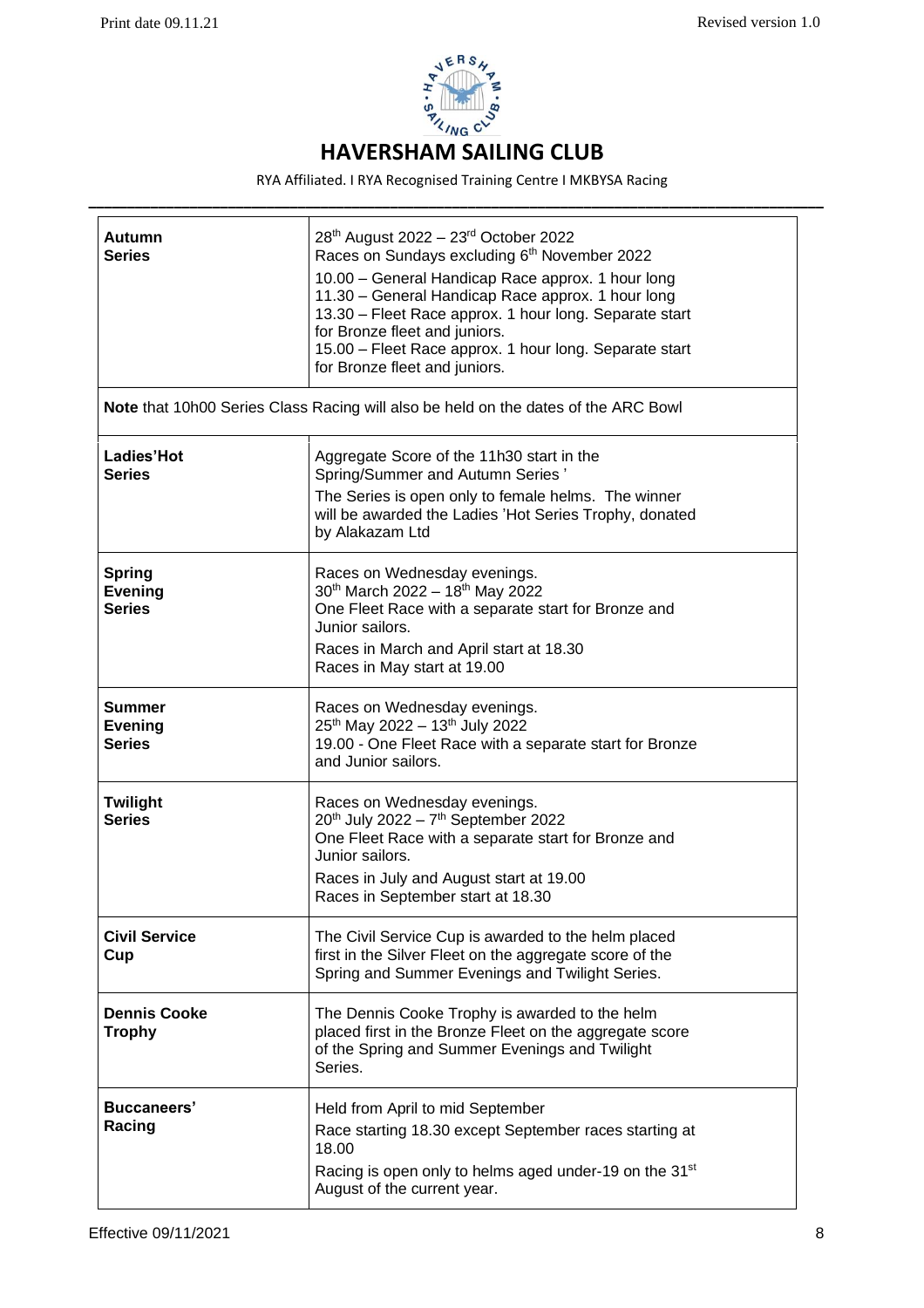

RYA Affiliated. I RYA Recognised Training Centre I MKBYSA Racing **–––––––––––––––––––––––––––––––––––––––––––––––––––––––––––––––––––––––––––––––––––––––––––––––**

# **6. OUTLINE OF Special Events**

| Commodores'<br>Whiskey Race/ Rum<br>Do 2021 | 11h30 Boxing Day Handicap Race (All Classes)                                                                                                                                                                                                                                                                                                                                          |
|---------------------------------------------|---------------------------------------------------------------------------------------------------------------------------------------------------------------------------------------------------------------------------------------------------------------------------------------------------------------------------------------------------------------------------------------|
| <b>Ice Breaker Trophy</b>                   | 11h30 New Years 'Day 2022<br>90 minute Pursuit Race                                                                                                                                                                                                                                                                                                                                   |
| In Memoriam Trophy                          | 18 <sup>th</sup> April 2022<br>Three 20 minute races held back to back starting at 11h.00                                                                                                                                                                                                                                                                                             |
| <b>Anniversary Trophy</b>                   | 2 <sup>nd</sup> May 2022<br>Sprint event. Six races total, best 4 to count. Three back-to-back 20<br>min races at 10.00 followed by 3 back-to-back races at 13.00<br>10h00 start                                                                                                                                                                                                      |
| Jubilee Jug                                 | $2nd$ June 2022<br>Three 20 minute races held back to back starting at 11h.00                                                                                                                                                                                                                                                                                                         |
| <b>Ladies Helm</b>                          | 11 <sup>th</sup> June 2022<br>Three Handicap Races - one discard<br>11h30, 13h30 and 15h00 starts<br>The Series is open only to female helms.                                                                                                                                                                                                                                         |
| <b>Match Race</b>                           | 25th June 2022, Summer Solstice weekend<br>Match Racing for single class boats over a short course.<br>14h00 start                                                                                                                                                                                                                                                                    |
| <b>Solstice Race</b>                        | 25th June 2022, Summer Solstice weekend<br>Handicap race<br>21h00 start to 00h00<br>Open only to two-crew boats with teams of four or more people.<br>Crews must sail four rounds and then hand over to other team<br>members. The Race Officer may change the number of rounds.<br>Each boat is to have port and starboard stay lights and a white light<br>shining on its mainsail. |
| <b>ARC Bowl</b>                             | 3rd July 2022<br>Three race Handicap Series - one discard<br>11h30, 13h30 and 15h00 starts. Races also count towards the<br>Summer Series.                                                                                                                                                                                                                                            |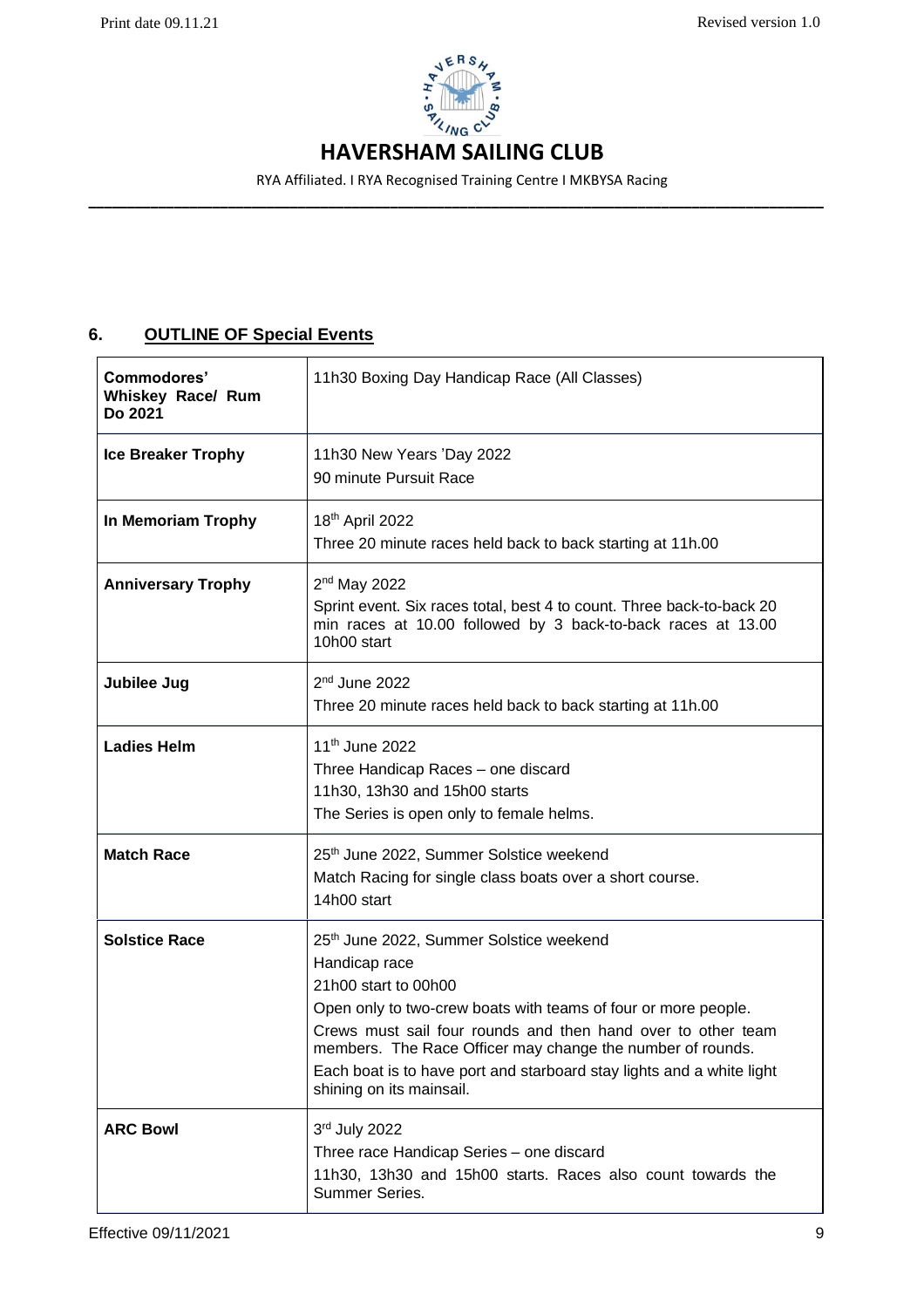

RYA Affiliated. I RYA Recognised Training Centre I MKBYSA Racing

| <b>August Trophy</b>    | 29th August 2022<br>Three 20 minute races held back to back starting at 11h.00                                                                                                        |
|-------------------------|---------------------------------------------------------------------------------------------------------------------------------------------------------------------------------------|
| <b>Trafalgar Trophy</b> | 22 <sup>nd</sup> October 2022<br>Sprint event. Six races total, best 4 to count. Three back-to-back 20<br>min races at 11.00 followed by 3 back-to-back races at 13.30<br>11h00 start |
| <b>Lottery Pot</b>      | 6 <sup>th</sup> November 2022<br>10h00 start<br>120-minute Pursuit Race.                                                                                                              |
| <b>Barclays Bucket</b>  | 6 <sup>th</sup> November 2022<br>13h00 General Handicap race                                                                                                                          |

# **7. OTHER Events & AWARDS**

| <b>Chile Plate</b>                | A charity event to be run in conjunction with any of the spring,<br>summer or autumn series.<br>11h30, 13h30 and 15h00 races.<br>This event may be sailed more than once per year.             |
|-----------------------------------|------------------------------------------------------------------------------------------------------------------------------------------------------------------------------------------------|
| <b>Chaton</b><br><b>Trophy</b>    | A discretionary trophy awarded to the member who has given<br>rise to the "Most Schadenfreude". A speech is mandatory.                                                                         |
| William<br>Lyman<br><b>Trophy</b> | A discretionary trophy awarded by the Sailing Committee to<br>the most improved senior helm.                                                                                                   |
| <b>Phil Lyon</b><br><b>Trophy</b> | A discretionary trophy awarded by the Sailing Committee to<br>the most improved junior helm.                                                                                                   |
| <b>Denbigh Cup</b>                | Held in September.<br>2 Handicap races held back to back $1st$ race starting at 10.30.<br>This race is open only to helms aged under-19 on the 31 <sup>st</sup><br>August of the current year. |
| Laser Cup                         | Awarded to the first Laser in the August Trophy event.                                                                                                                                         |